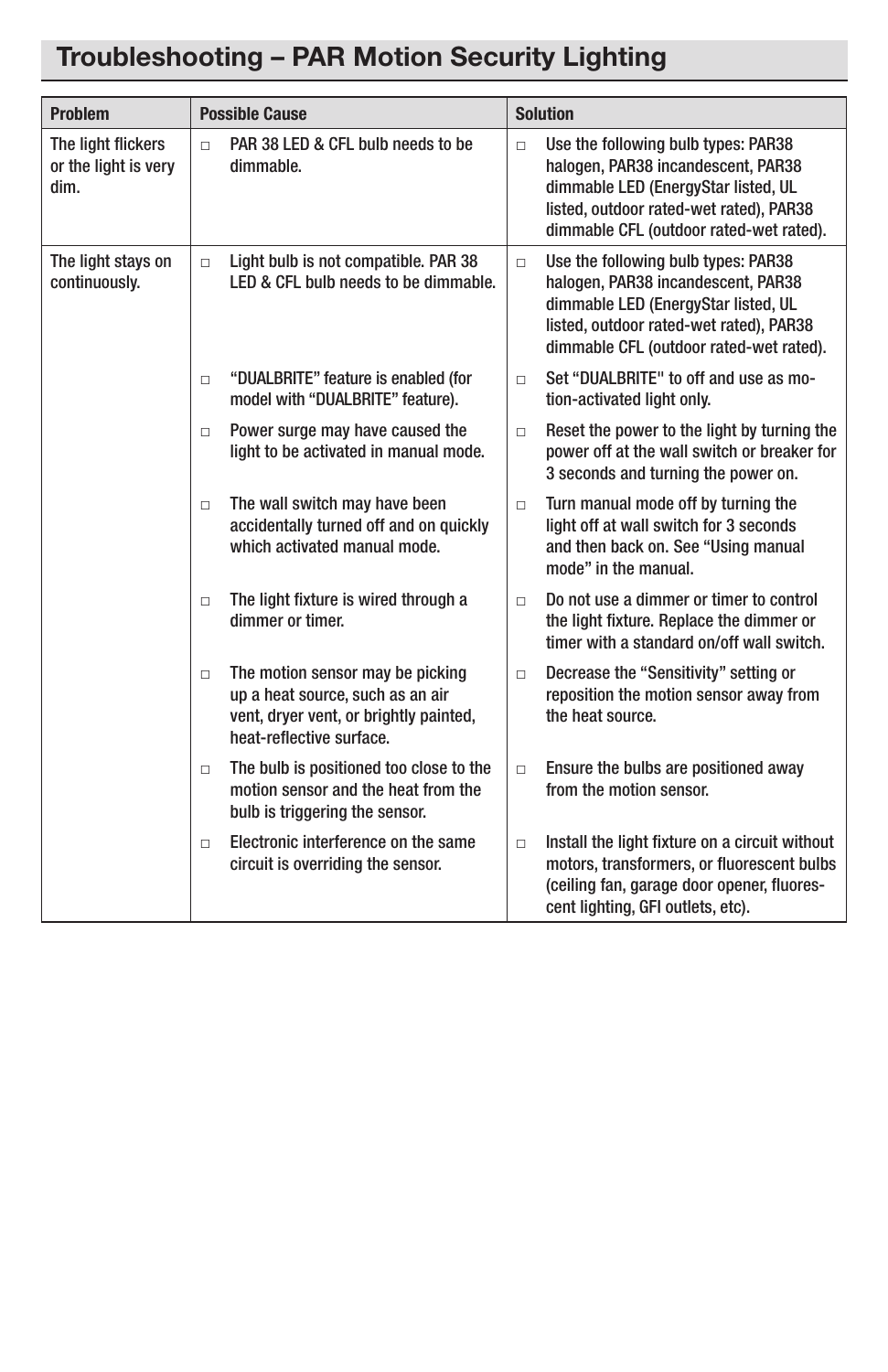## Troubleshooting – PAR Motion Security Lighting

| <b>Problem</b>                                   | <b>Possible Cause</b>                                                                                                                                                           | <b>Solution</b>                                                                                                                                                                                                                   |
|--------------------------------------------------|---------------------------------------------------------------------------------------------------------------------------------------------------------------------------------|-----------------------------------------------------------------------------------------------------------------------------------------------------------------------------------------------------------------------------------|
| The light comes<br>on for no apparent<br>reason. | The "Sensitivity" setting is set too<br>$\Box$<br>high.                                                                                                                         | Decrease the "Sensitivity" setting.<br>$\Box$                                                                                                                                                                                     |
|                                                  | The "DUALBRITE" setting is in the 3 hour,<br>$\Box$<br>6 hour, or dusk-to-dawn setting. The<br>light fixture will turn on after sundown<br>(for models with DUALBRITE feature). | The light fixture is operating normally.<br>$\Box$                                                                                                                                                                                |
|                                                  | The light fixture is wired through a<br>$\Box$<br>dimmer or timer.                                                                                                              | Do not use a dimmer or timer to control<br>$\Box$<br>the light fixture. Replace the dimmer or<br>timer with a standard on/off wall switch.                                                                                        |
|                                                  | The outside temperature is much<br>$\Box$<br>warmer or cooler than a person's body<br>heat (summer or winter).                                                                  | Decrease the "Sensitivity" setting.<br>$\Box$                                                                                                                                                                                     |
|                                                  | The motion sensor may be sensing<br>$\Box$<br>small animals or automobile traffic.                                                                                              | Decrease the "Sensitivity" setting or<br>$\Box$<br>reposition the motion sensor.                                                                                                                                                  |
|                                                  | The motion sensor may be picking<br>$\Box$<br>up a heat source, such as an air<br>vent, dryer vent, or brightly painted,<br>heat-reflective surface.                            | Decrease the "Sensitivity" setting or<br>$\Box$<br>reposition the motion sensor.                                                                                                                                                  |
|                                                  | Electronic interference on the same<br>$\Box$<br>circuit is overriding the sensor.                                                                                              | Install the light fixture on a circuit without<br>$\Box$<br>motors, transformers, or fluorescent bulbs<br>(ceiling fan, garage door opener, fluores-<br>cent lighting, GFI outlets, etc).                                         |
| The light will not                               | The wall switch is turned off.<br>$\Box$                                                                                                                                        | Turn the wall switch on.<br>$\Box$                                                                                                                                                                                                |
| come on.                                         | No power, the fuse is blown or circuit<br>$\Box$<br>breaker is turned off.                                                                                                      | Replace the fuse or turn the circuit<br>$\Box$<br>breaker on.                                                                                                                                                                     |
|                                                  | Daylight turn-off (photocell) is in<br>$\Box$<br>effect. When the "ON-TIME" switch is<br>in the 1, 5, 20 minutes position, light<br>fixture only operates after dark.           | Recheck after dark. Photocell picking up<br>$\Box$<br>too much light. If there are any other light<br>sources nearby - especially if they are be-<br>low this fixture - they could be triggering<br>the photocell in the fixture. |
|                                                  | The circuit wiring is incorrect (if this is<br>$\Box$<br>a new installation).                                                                                                   | Verify the wiring is correct.<br>$\Box$                                                                                                                                                                                           |
|                                                  | The motion sensor is aimed in the<br>$\Box$<br>wrong direction.                                                                                                                 | Re-aim the motion sensor to cover the<br>$\Box$<br>desired area.                                                                                                                                                                  |
|                                                  | The outside air temperature is close to<br>$\Box$<br>the same as a person's body heat.                                                                                          | Increase the "Sensitivity" setting.<br>$\Box$                                                                                                                                                                                     |
| The light comes on<br>during the day.            | The "ON-TIME" switch is in the test<br>$\Box$<br>position to allow light fixture operate<br>during the day.                                                                     | Set the "ON-TIME" switch to the 1, 5 or 20<br>$\Box$<br>minute setting.                                                                                                                                                           |
|                                                  | The motion sensor maybe installed in<br>$\Box$<br>a relatively dark location.                                                                                                   | Relocate the light fixture.<br>$\Box$                                                                                                                                                                                             |